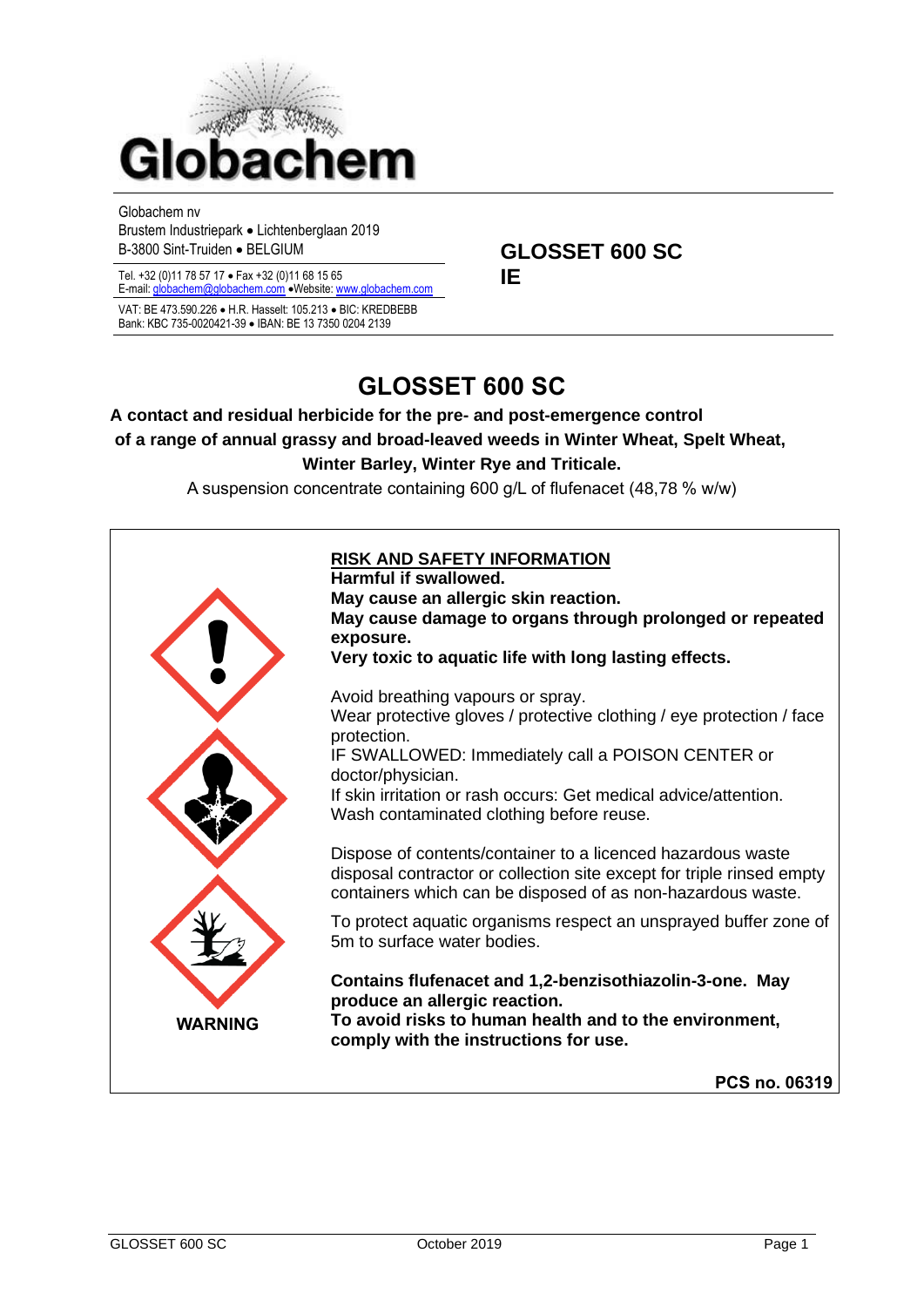

| <b>IMPORTANT INFORMATION</b>                                           |                     |                 |                             |  |  |
|------------------------------------------------------------------------|---------------------|-----------------|-----------------------------|--|--|
| FOR USE ONLY AS AN AGRICULTURAL HERBICIDE                              |                     |                 |                             |  |  |
| Crops                                                                  | Max.individual dose | Max. total dose | Latest time of application: |  |  |
| Winter wheat, Winter barley,<br>Winter rye, Triticale & Spelt<br>wheat | 0.4 L/ha            | $0.4$ L/ha      | 3 leaf stage (GS13)         |  |  |

**READ THE LABEL BEFORE USE. USING THIS PRODUCT IN A MANNER THAT IS INCONSISTENT WITH THE LABEL MAY BE AN OFFENCE.** 

#### **PROTECT FROM FROST**

#### **SHAKE WELL BEFORE USE**

**GLOBACHEM NV** Brustem Industriepark- Lichtenberglaan 2019 B-3800 Sint-Truiden - Belgium Tel: +32 11 78 57 17 - Fax: +32 11 68 15 65 E-mail: [globachem@globachem.com](mailto:globachem@globachem.com) Web: [www.globachem.com](http://www.globachem.com/)

**Contents: 1-5 litres**

**Batch No: see bottle**

# **SAFETY PRECAUTIONS**

## **OPERATOR PROTECTION**

Engineering control of operator exposure must be used where reasonably practicable in addition to the following personal protective equipment:

WEAR SUITABLE PROTECTIVE CLOTHING (COVERALLS) AND SUITABLE PROTECTIVE GLOVES when handling the concentrate.

WEAR SUITABLE PROTECTIVE GLOVES when handling contaminated surfaces. WHEN USING DO NOT EAT, DRINK OR SMOKE.

IF YOU FEEL UNWELL, seek medical advice immediately (show the label where possible).

## **ENVIRONMENTAL PROTECTION**

Do not contaminate water with the product or its container. Do not clean application equipment near surface water. Avoid contamination via drains from farmyards and roads. Aim spray away from water.

To protect aquatic organisms respect an unsprayed buffer zone of 5 m to surface water bodies.

Extreme care must be taken to avoid spray drift onto non-crop plants outside of the target area.

## **STORAGE AND DISPOSAL**

DO NOT RE-USE CONTAINER for any purpose. KEEP AWAY FROM FOOD, DRINK AND ANIMAL FEEDING STUFFS. KEEP OUT OF REACH OF CHILDREN. KEEP IN ORIGINAL CONTAINER, tightly closed, in a safe place.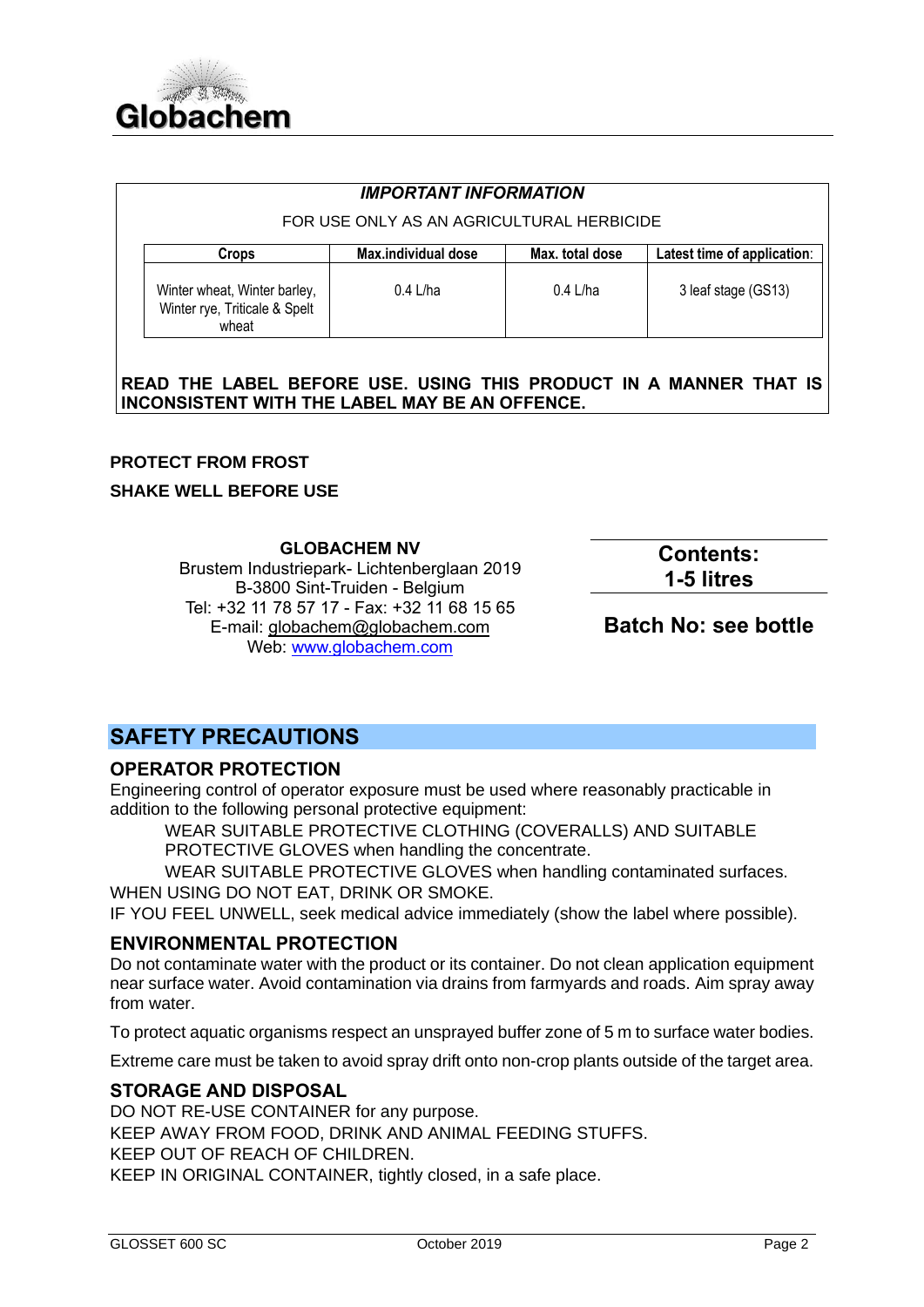

WASH OUT CONTAINER THOROUGHLY, empty washings into spray tank and dispose of safely.

# **DIRECTIONS FOR USE**

IMPORTANT: This information is approved as part of the product label. All instructions within this section must be read carefully in order to obtain safe and successful use of this product.

#### **GENERAL INFORMATION**

GLOSSET 600 SC is a contact and residual herbicide for the pre- and post-emergence control of a range of annual grassy and broad-leaved weeds in winter wheat, spelt wheat, winter barley, winter rye and triticale.

Some soil moisture is required for GLOSSET 600 SC to be activated. Moist soil at and after application is required to give the best results. Best results will be obtained if rainfall occurs within 7 days of application.

Residual control will be reduced under prolonged dry conditions.

Established perennial grasses and broad-leaved weeds growing from rootstocks will not be controlled by GLOSSET 600 SC.

## **CROP SPECIFIC INFORMATION**

GLOSSET 600 SC can be used as a pre- or post-emergence herbicide in winter wheat, winter barley, winter rye, triticale and spelt wheat for the control of a range of annual grassy and broad-leaved weeds at a dose of 0.2 L/ha or 0.4 L/ha. The Maximum dose for a single use is 0.4 L/ha. One application per crop.

Applications can be made pre-emergence up to and including the 3 leaf stage of the crop (BBCH 13).

## **WEEDS CONTROLLED**

#### **Weeds controlled by a pre-emergence application of GLOSSET 600 SC:**

| <b>Susceptibility</b>         | $0.2$ L/ha          | $0.4$ L/ha               |
|-------------------------------|---------------------|--------------------------|
| Susceptible                   | Loose silky-bent,   | <b>Blackgrass</b>        |
|                               | Annual meadow grass |                          |
| <b>Moderately Susceptible</b> |                     | Chamomile,               |
|                               |                     | Ivy-leaved speedwell,    |
|                               |                     | Cleavers                 |
| Resistant                     |                     | Chickweed,               |
|                               |                     | <b>Birdeye speedwell</b> |

#### **Weeds controlled by a post-emergence application of GLOSSET 600 SC:**

| <b>Susceptibility</b>         | $0.2$ L/ha          | $0.4$ L/ha        |
|-------------------------------|---------------------|-------------------|
| Susceptible                   | Loose silky-bent,   |                   |
|                               | Annual meadow grass |                   |
| <b>Moderately Susceptible</b> |                     | <b>Blackgrass</b> |
| <b>Moderately Resistant</b>   |                     | Chamomile,        |
|                               |                     | Cleavers          |
| Resistant                     |                     | Chickweed,        |
|                               |                     | Field pansy       |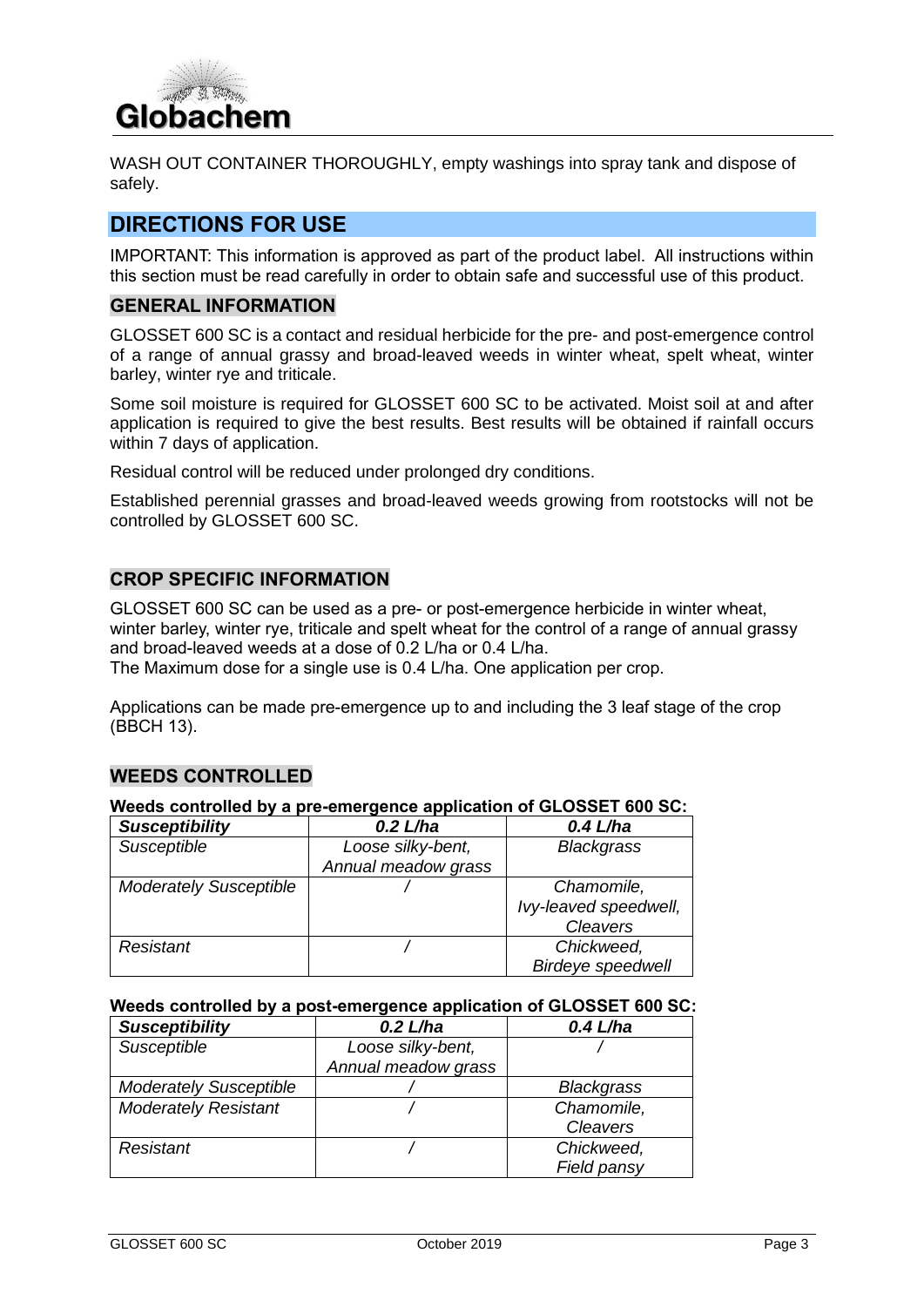

Good weed control depends on burying any trash or straw before or during seedbed preparation. Seedbeds must have a firm, fine tilth. Loose or cloddy seed beds must be consolidated otherwise crop damage may result due to inadequate seed cover.

Speed of activity can be slow and is dependent on temperature and growing conditions. Activity can be slow under cool conditions and the final level of weed control may take some time to appear.

For pre-emergence treatments, seed should be covered with a minimum of 32 mm of settled soil.

Where black-grass is present always use GLOSSET 600 SC in tank-mixture with another product containing a different mode of action and which is effective against black-grass.

## **MIXING AND SPRAYING**

Make sure the sprayer is set to give an even application at the correct volume. Fill the spray tank with half the required volume of clean water and start agitation. Add the required amount of GLOSSET 600 SC and continue agitation whilst adding the rest of the water. Agitate the mixture thoroughly before use and continue agitation during spraying.

Apply in 200-300 litres of water per hectare as a MEDIUM spray (BCPC) with a tractor mounted/trailed horizontal boom sprayer. Good, even spray coverage of soil and weeds is essential.

Take extreme care to avoid overlapping of spray swaths.

After use immediately wash out the sprayer thoroughly three times with water.

#### **RESTRICTIONS**

Extreme care must be taken to avoid spray drift onto non-crop plants outside of the target area.

Do not use in windy conditions in order to avoid the risk of drift onto other crops.

Take extreme care to avoid overlapping of spray swaths.

Do not treat broadcast, shallow drilled crops or those sown under unfavourable weather condition as emerging seeds could be damaged.

DO NOT treat undersown cereals or those due to be undersown.

DO NOT disturb the soil after application (e.g. by harrowing or rolling).

DO NOT use on sands or very light soils (ADAS 85 classification) or very stony or gravelly soils, as there is a risk of crop damage.

DO NOT use on waterlogged soils or soils prone to waterlogging.

Adverse crop effect (paling, reduction in vigour) may occur when there is very wet weather before and after application, particularly on crops grown on light free draining soils or where soils become waterlogged. These effects are typically transitory in nature and will have no adverse effect on crop yield in most cases.

Do not spray when crops suffering from stress as a result of drought, waterlogging, grazing, pests or disease attack, nutrient deficiency, soil compaction or other factors reducing crop growth.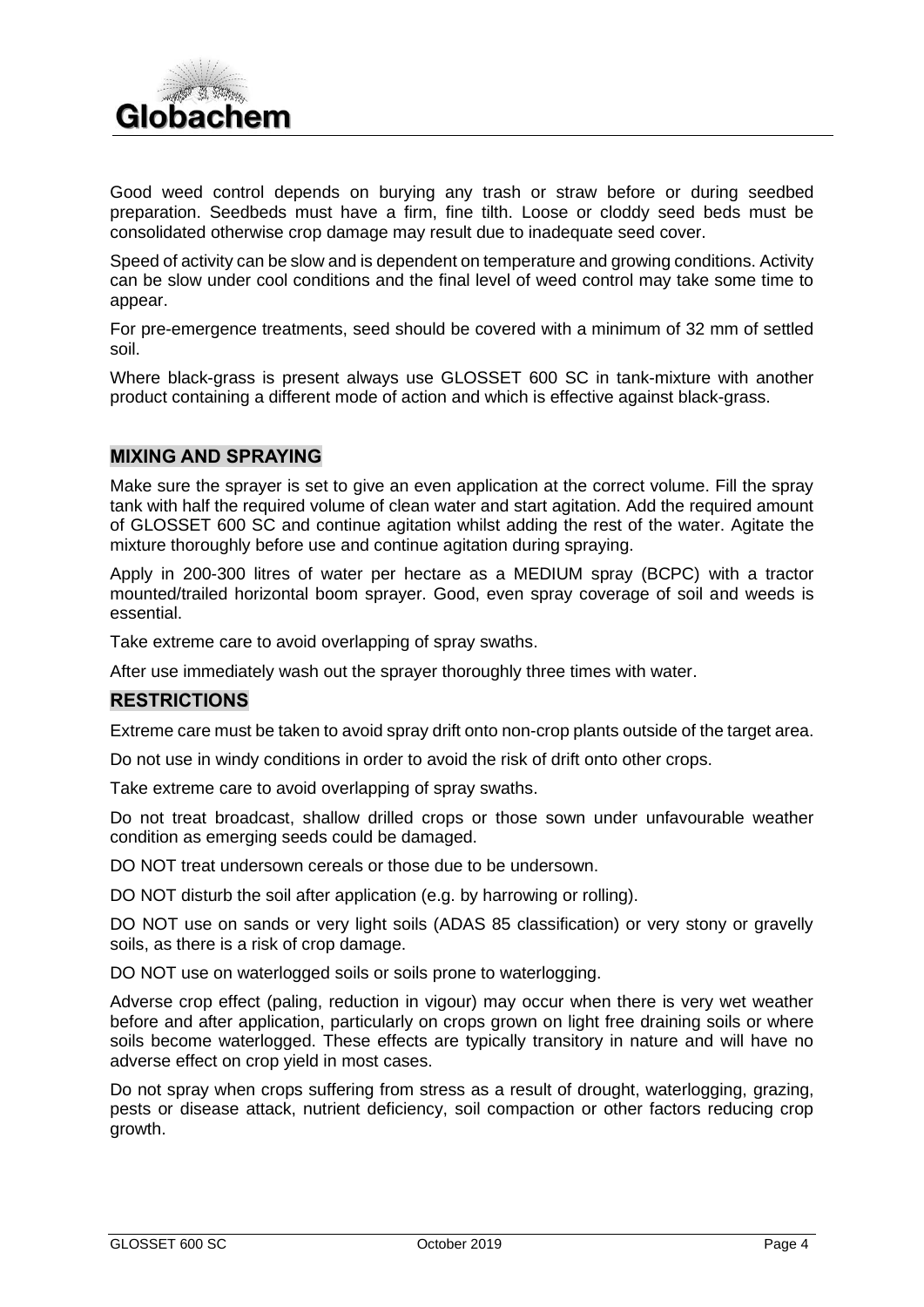

Avoid spraying during periods of prolonged or severe frosts as sharp or severe frosts following application may cause transitory discoloration or scorch from which the crop will normally recover.

Shallow drilled crops must only be treated post-emergence.

Avoid treatment on uncovered seeds.

DO NOT soil incorporate.

DO NOT use on soils containing more than 10% organic matter.

## **FOLLOWING CROPS**

No restrictions on following crops after harvest are required.

In the event of a crop failure after a treatment with GLOSSET 600 SC, winter wheat and winter barley can be planted as a following crop in the autumn.

Do not sow field beans, broad beans or clover within 12 months of application.

# **RESISTANCE MANAGEMENT**

Glosset 600 SC contains Flufenacet, a group K3 herbicide. Strains of some annual weeds (e.g. Black-grass, Wild oats and Italian Ryegrass) have developed resistance to herbicides which may lead to poor control. A strategy for preventing and managing such resistance should be adopted. This should include integrating herbicides with a programme of cultural control measures and alternating the use of Glosset 600 SC with other herbicides with a different mode of action and a similar spectrum of activity. Guidelines have been produced by the Weed Resistance Action Group and copies are available from the AHDB, CPA, your distributor or crop adviser. Implement a weed resistance strategy based on Good Agricultural Practice and including the following:

- ALWAYS follow WRAG guidelines for preventing and managing herbicide resistant weeds.
- DO NOT use GLOSSET 600 SC as a stand-alone treatment for black-grass control. Use only in tank-mix or sequence with herbicides with alternative modes of action.
- Throughout the cropping rotation and in successive crops DO NOT use GLOSSET 600 SC as the sole means of grass weed or broadleaved weed control and ALWAYS use grass and broad-leaved weed herbicides with alternative modes of action.
- ALWAYS monitor weed control effectiveness and investigate any odd patches of poor grass or broad-leaved weed control. If unexplained contact your agronomist who may consider a resistance test appropriate.
- To reduce the risk of developing resistance, applications should be made preemergence or to young, actively growing weeds.
- Use crop rotation and other cultural control measures to prevent and manage herbicide resistant grass weeds.

# **CONDITIONS OF SUPPLY**

All goods supplied by us are of high grade and we believe them to be suitable but, as we cannot exercise control over their storage, handling, mixing or use, or the weather conditions before, during or after application which may affect the performance of the goods, all conditions and warranties, statutory or otherwise, as to the quality or fitness for any purpose of our goods are excluded. No responsibility will be accepted by us or re-sellers for any failure in performance, damage or injury whatsoever arising from their storage, handling, application or